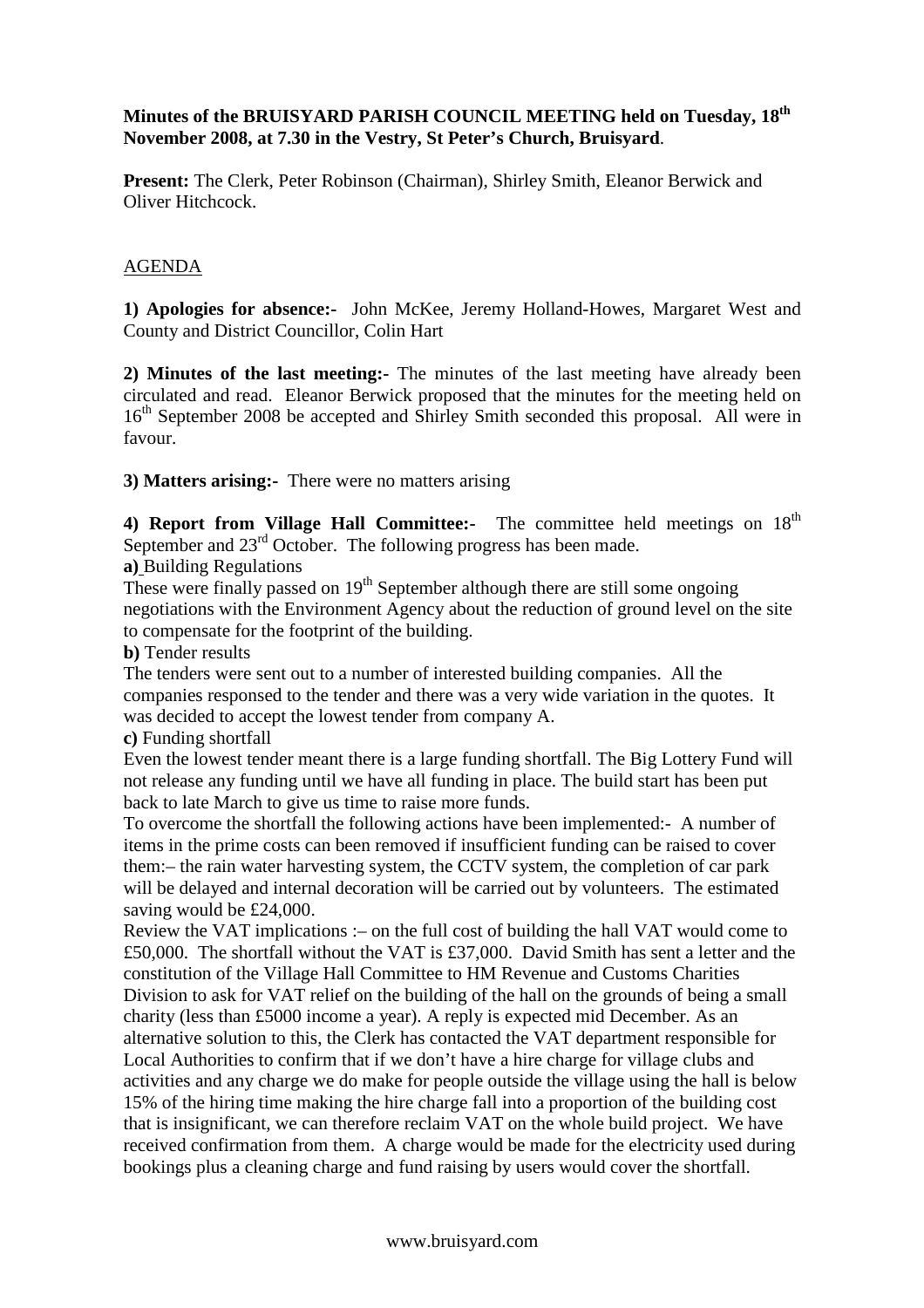Further funding applications have been sent off:- Suffolk Environmental Trust has been asked for £27,325 to cover all electrical work. We will hear from them in February. The Scottish Power Green Energy Trust has been asked for £10,000 to cover 50% of the cost of the heat pump and solar panels. We will hear from them in December

An application to Garfield Weston Foundation has also been prepared but any application for funding to them has to be made by a local charity as they can only make grants to charities. The Alde Community Council has been asked for help with this. They are willing to receive funds on our behalf and then pass them onto us. The application will be sent off on Friday. They take approximately four months to make a decision. **d)** Electricity connection.

EDF energy wanted £14,040 to connect the electricity supply to the hall. The large charge was due to the fact that they are short of capacity on the transformer and wanted to charge a large proportion of the replacement onto us. Negotiations with them have reduced this cost to £2,500 including VAT.

**e)** Ratification of VHC constitution

A constitution for the Village Hall Committee was required to send to HM Customs and Excise Charity Division for VAT relief on the building costs of the hall on the grounds of being a charitable organisation. Oliver Hitchcock proposed the Parish Council ratify the constitution as drawn up by the committee, Eleanor Berwick seconded this proposal and all agreed.

**5) Financial Matters a**) Oliver Hitchcock proposed that £38.26 be paid to Suffolk Coastal District Council for the lease on land at Rendham Road for the coming year. Peter Robinson seconded this proposal and all agreed. A cheque was duly written and signed drawing on the Barclays account

**b)** Shirley Smith proposed that £30.98 be paid to the Clerk, Anne Smith to reimburse her for the purchase of 3 black ink cartridges form Viking Direct. Eleanor Berwick seconded this proposal and all agreed. A cheque was duly written and signed drawing on the Barclays account

**c)** Peter Robinson proposed that it was in order to have issued a cheque from the Barclays account to pay £22.32 to Essex and Suffolk Water for the water supply in the Park. Eleanor Berwick seconded this proposal and all agreed.

**d)** Oliver Hitchcok proposed that £458.25 be paid to Suffolk Coastal Services Ltd. for the grass cutting in the Park. Peter Robinson seconded this proposal and all agreed. A cheque was duly written to Norfolk County Services Ltd (Group company head for Suffolk Coastal Services Ltd) and signed drawing on the Barclays account.

**e)** The members received a full budget breakdown before the meeting. To cover the Council's 2009/2010 commitments the Clerk has estimated a minimum of £1,500 will be required. The Councils reserve is estimated to be £427 at the end of the financial year. Shirley Smith proposed the Precept for the coming financial year be £1600, this works out at an average of £20 per household which is in line with the majority of villages in Suffolk Coastal District Council.

**f)** The Village Hall Committee has asked the Council to open a named 'Bruisyard Village Hall' account. Peter Robinson proposed opening a Barclays Community account under the name of Bruisyard Village Hall with the 3 signatories being Peter Robinson, John McKee and Margaret West. Oliver Hitchcock seconded this proposal and all agreed. This account will be used for the running of the hall on completion.

**6) Park:- a)** the Members have been happy with the standard of grass cutting for this year and are especially pleased to have The Pound cut. It was necessary to have 15 cuts this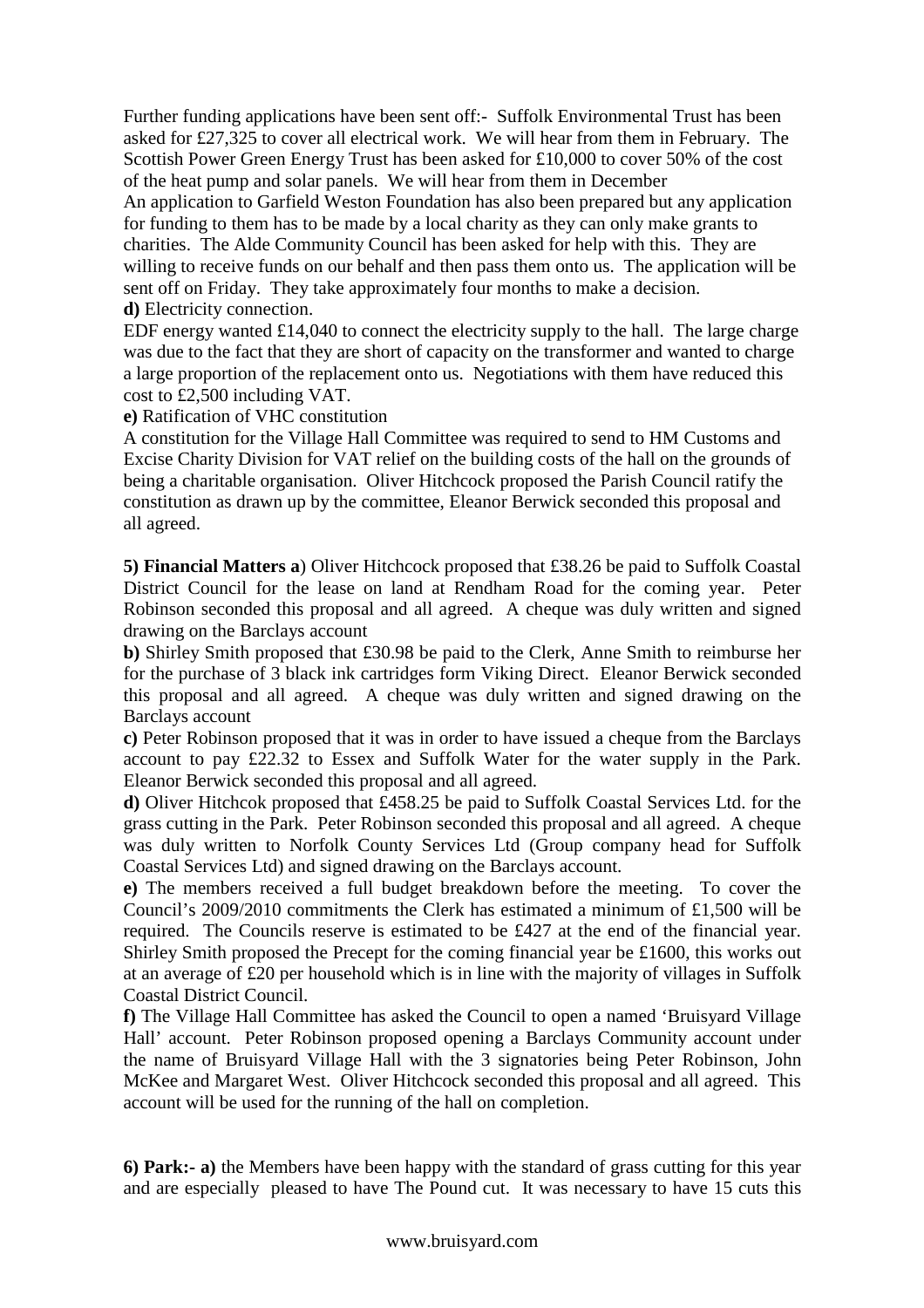year due to the exceptionally wet summer. The clerk budgets for 13. The Clerk has contacted Geoff Rogers to ask him to cut the hedges and they will be done shortly.

**b)** The Clerk initially contacted Suffolk Coastal Services concerning the old oak tree in the Park hedge which also overhangs Rendham Road as there is a large amount of dead wood in it but they were unable to carry out the work and would subcontract it to WJ Berry and Sons. The Clerk decided to obtain two competitive quotes directly for the work on the tree and contacted Greenacre Tree Care Services and WJ Berry for quotes and advice. The advice was to have a crown reduction on the tree taking out all dead wood back to sound wood and removing all ivy from the trunk. This would make it safe and prolong its life. The quote came in at £360 from Greenacre Tree Care Services leaving the wood and the brushwood on site which would be cleared and burnt by members of the Parish. WJ Berry and Sons quoted on the same terms and this came in at £490 plus VAT. Eleanor Berwick proposed that the contract be awarded to Greenacre Tree Care Services. Peter Robinson seconded this proposal and all agreed. The Clerk will contact this company to that effect and arrange a time to carry out the work.

**7) Fundraising and Use of Hall:-** Peter Robinson proposed that the Parish Council pledge to raise £5150 to cover the cost of the table, chairs and electrical appliances for the kitchen. These items will not be needed until January/February 2010. Eleanor Berwick seconded this proposal and all agreed. If this sum has not been raised in time the Parish Council will ask Suffolk Coastal District Council for a loan to cover the shortfall and continue to fundraise to clear the loan.

The Village Hall Committee agreed to fund raise by a 'Buy a Brick' scheme. Members of the village will be asked to pledge to 'Buy a Brick' for £10 and pay for it in March, April or May. The Clerk will contact Contractor A to ask permission to write names on the side of the bricks which face the cavity. One or two people only would have to write on the bricks for safety reasons.

It was agreed to have a wine tasting evening on  $18<sup>th</sup>$  or  $19<sup>th</sup>$  February in Cransford Village Hall using the 'Best Wines in the Supermarkets 2009'. Peter Robinson will make the booking of the Hall. A theme will be chosen – probably a style of red wine eg Cabernet Sauvignons from around the world. It was agreed to serve cheese and pate on the evening. Eleanor Berwick offered to host a meeting in early January to work out details, prepare tickets etc.

The Alde Community Council has offered to help with fund raising. Suggestions were an auction of promises or horse racing. Both these suggestions will be explored as to there practicability.

**8) Freedom of Information Act:-** A model publication scheme has been prepared and approved by the Information Commission. It may be adopted without modification by any public authority without further approval and will be valid until further notice. The deadline for adoption is  $1<sup>st</sup>$  January 2009.

The list of information available was studied and it was agreed to put documents on the website wherever practical without making this too much of a burden on the Clerks limited time. Where the Council does not provide the services listed 'Not applicable' will be written against that item eg allotments and cemeteries. Other information would be available from the Clerk on request at a cost to the applicant. The Clerk will contact SALC for advice as to a reasonable charge for copying documents.

The list will go on the website and the change in the publications scheme will be featured in the Newsletter.

Shirley Smith proposed that Bruisyard Parish Council adopt the publication scheme unchanged. Peter Robinson seconded this proposal and all agreed.